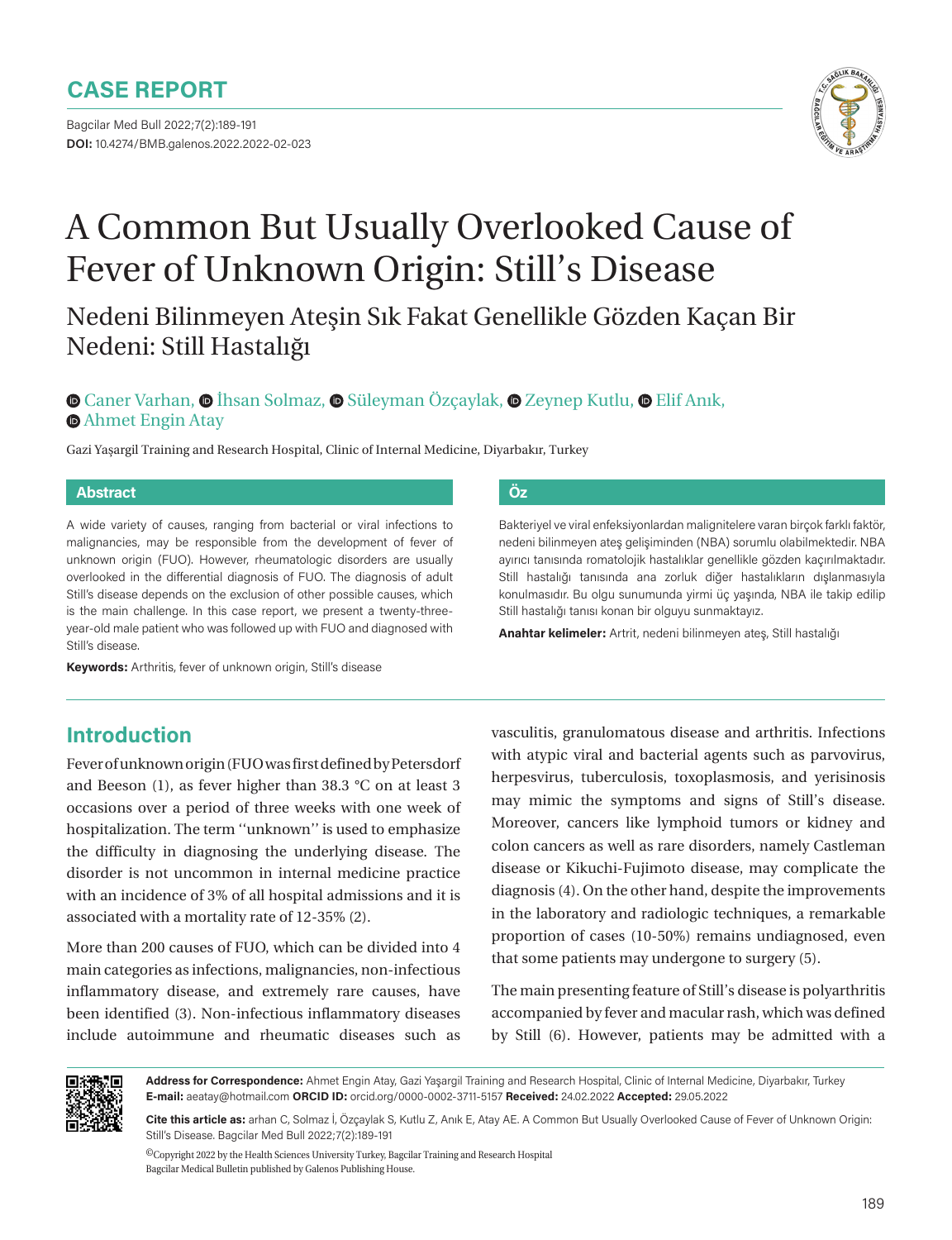variety of different symptoms. Because the symptoms may mimic many infectious and rheumatologic diseases, the diagnosis may usually take weeks.

Here, we present a case of Still's disease in a young male who presented with FUO.

# **Case Report**

A 23-year-old male with chronic hepatitis B was admitted with polyarthritis, fever, and sore throat. He had no history of chronic drug use, smoking or addiction. His polymerase chain reaction for severe acute respiratory syndromecoronavirus-2 was negative in two occasions. On physical examination, no abnormal medical finding including lymphadenopathy, skin rash or icterus was observed. He was hospitalized to the internal medicine inpatient service.

His blood, urine and pharyngeal cultures were received at the time whenever fever exceeded 38 °C. During his followups, migratory swelling in the upper and lower extremity joints was observed. His laboratory examination including TORCH panel, VDRL and TPHA for syphilis, thick-drop smear for plasmodium, brucella agglutination and PPD for tuberculosis on two occasions were negative. Except elevated serum ferritin (1614 ng/mL; normal range: 30-400 ng/mL), C-reactive protein (CRP) (241 mg/L; normal range: 0-5 mg/L) and sedimentation rate (64 mm; normal range: 0-20 mm), all biochemical, hormonal and hemogram parameters were within normal range. Furthermore, autoantibodies such as anti-nuclear antibody, anti-ds DNA, anti-CCP and also c-ANCA and p-ANCA were negative.

On ultrasonographic examination, there were two reactive right supraclavicular lymphadenopathies that were approximately 1.5x5 mm each, and hepatomegaly (160 mm) and splenomegaly (125 mm). Echocardiographic, thyroid ultrasonographic and carotid and vertebral artery Doppler ultrasonographic examinations of the patient were uneventful. Positron emission tomography-computed tomography examination performed to investigate an occult malignancy was also normal.

As his bone marrow examination and acid-resistant bacteria examination of bone marrow were found negative, he was consulted to rheumatology department. After excluding other causes of arthritis by the observation of clinical course and involvement of joints and because the autoantibodies, which are the markers of vasculitis and the other rheumatologic causes of arthritis, were negative, he was diagnosed with Still's disease. Because he had chronic hepatitis B, steroid replacement accompanied by antiviral therapy with lamivudin 100 mg/day was initiated. Subsequent to the resolution of his symptoms including fever and arthralgia and improvement in laboratory parameters such as ferritin, CRP and sedimentation rate, he was discharged with the recommendation of rheumatology outpatient visits.

# **Discussion**

Diagnostic workup of FUO should contain the investigation of medical history, detailed physical examination and laboratory analysis including aerobic and anaerobic blood cultures. Classifying the causes into infections, malignancies, inflammatory disorders and miscellaneous causes may help to diminish the number of probable conditions. However, a remarkable proportion of the cases still remains undiagnosed. While the percentage of unresolved cases was 7% in 1961, it accounted slightly more than half of the cases in 2007 (6).

The essential presenting symptom of Still's disease is fever, which usually varies between 38'' and 40'' °C and spikes generally in the afternoon and evening, followed by resolution in the other times of the day. Sore throat is another common symptom in the early course of the disorder. However, physicians frequently fail to culture a specific pathogen, unless an overlapping bacterial infection occurs. Rash is another manifestation of the disease which usually accompanies to fever, and may disappear after the resolution of the fever. Mild arthralgia may persist for weeks and wellresponds to anti-inflammatory drugs or corticosteroids. Splenomegaly may be observed between 15% and 60% of all patients (7). Other less common symptoms may range from pleuritis and myocarditis to nervous system involvement and psychiatric problems. The presenting case exhibited no radiologic or echocardiographic sign of respiratory or cardiovascular involvement.

Despite the attempts to establish a diagnosis, there is no clear and standardized laboratory test to distinguish Still's disease from other possible causes of FUO. Because Still's disease is a type of rheumatoid arthritis, patients may require synovial fluid examination which shows inflammatory synovitis (8). The arthritis may affect any joint, but most common sites are knees and wrists. Anemia and high sedimentation rate are observed during the active disease.

Early administration of steroids is not recommended due to the fact that it may camouflage signs and symptoms and may cause delay in the diagnosis as well as may complicate